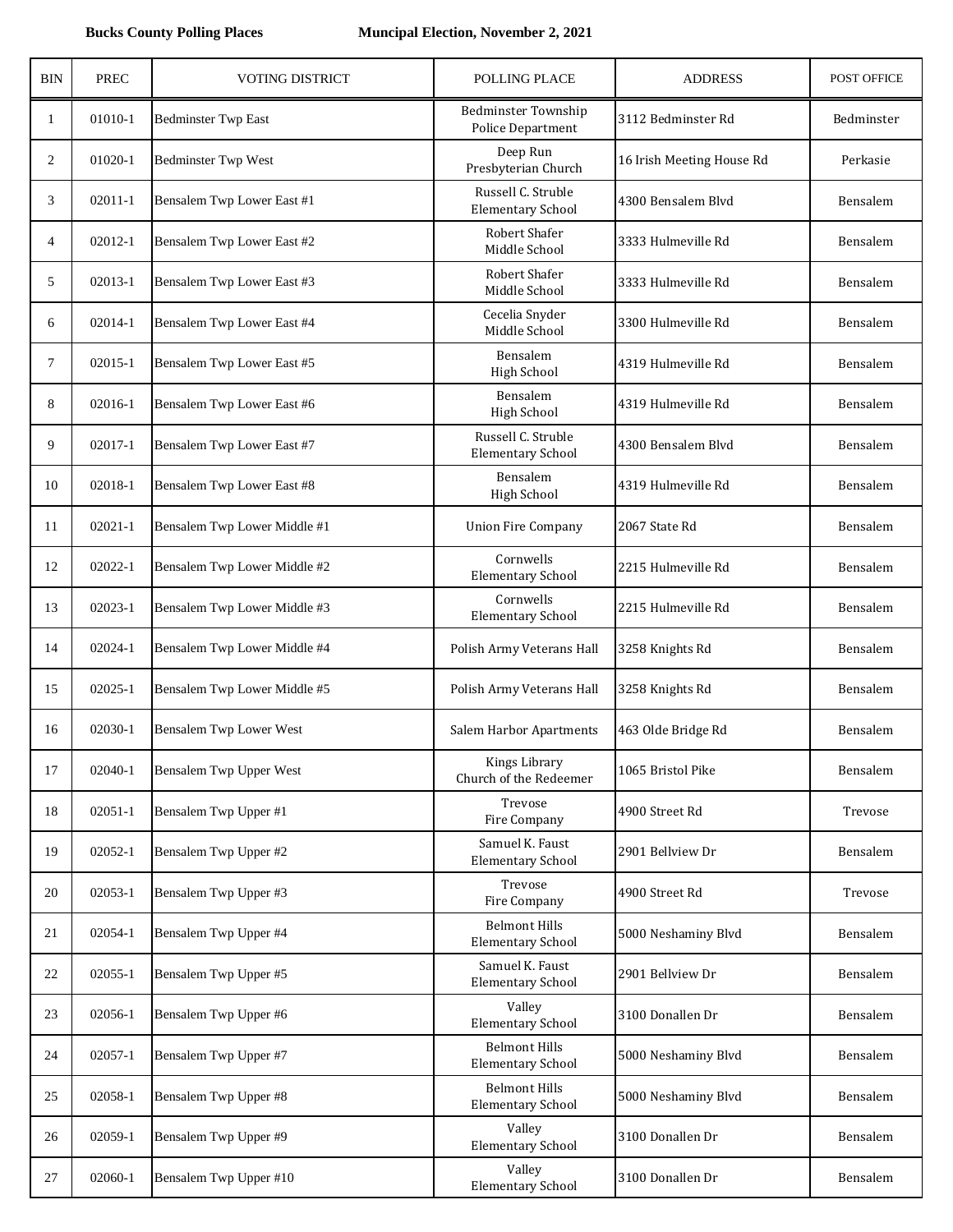| <b>BIN</b> | <b>PREC</b> | <b>VOTING DISTRICT</b>      | POLLING PLACE                                       | <b>ADDRESS</b>         | POST OFFICE             |
|------------|-------------|-----------------------------|-----------------------------------------------------|------------------------|-------------------------|
| 28         | $02061 - 1$ | Bensalem Twp Upper #11      | Cecelia Snyder<br>Middle School                     | 3300 Hulmeville Rd     | Bensalem                |
| 29         | 02062-1     | Bensalem Twp Upper #12      | <b>Belmont Hills</b><br><b>Elementary School</b>    | 5000 Neshaminy Blvd    | Bensalem                |
| 30         | 03000-1     | <b>Bridgeton Twp</b>        | Bridgeton Township Building                         | 1370 Bridgeton Hill Rd | <b>Upper Black Eddy</b> |
| 31         | $04011 - 1$ | <b>Bristol Boro North 1</b> | Ancient Order<br>of the Hibernians                  | 614 Corson St          | <b>Bristol</b>          |
| 32         | $04012 - 1$ | <b>Bristol Boro North 2</b> | Ancient Order<br>of the Hibernians                  | 614 Corson St          | <b>Bristol</b>          |
| 33         | $04021 - 1$ | Bristol Boro East 1         | <b>Bristol Borough</b><br>Junior/Senior High School | 1801 Wilson Ln         | <b>Bristol</b>          |
| 34         | 04022-1     | <b>Bristol Boro East 2</b>  | <b>Bristol Borough</b><br>Junior/Senior High School | 1801 Wilson Ln         | <b>Bristol</b>          |
| 35         | 04031-1     | <b>Bristol Boro West 1</b>  | Bristol Borough Area<br>Active Adult Center         | 301 Wood St            | <b>Bristol</b>          |
| 36         | 04032-1     | Bristol Boro West 2         | Bristol Borough Area<br>Active Adult Center         | 301 Wood St            | <b>Bristol</b>          |
| 37         | 04033-1     | <b>Bristol Boro West 3</b>  | <b>Bristol Borough Area</b><br>Active Adult Center  | 301 Wood St            | <b>Bristol</b>          |
| 38         | $04041 - 1$ | <b>Bristol Boro South 1</b> | St Ann Worship Site                                 | 357 Dorrance St        | <b>Bristol</b>          |
| 39         | 04042-1     | <b>Bristol Boro South 2</b> | St Ann Worship Site                                 | 357 Dorrance St        | <b>Bristol</b>          |
| 40         | 04043-1     | <b>Bristol Boro South 3</b> | St Ann Worship Site                                 | 357 Dorrance St        | <b>Bristol</b>          |
| 41         | 05011-1     | Bristol Twp 1st-1st         | VFW Post 1597                                       | 901 Bellevue Ave       | Croydon                 |
| 42         | 05012-1     | Bristol Twp 1st-2nd         | Early Intervention Center<br>(BARC)                 | 721 Emily Ave          | Croydon                 |
| 43         | 05013-1     | Bristol Twp 1st-3rd         | Old Croydon<br>Fire House                           | 815 Patterson Ave      | Croydon                 |
| 44         | $05021 - 1$ | Bristol Twp 2nd-1st         | Newportville<br>Fire Company #1                     | 2425 New Falls Rd      | Newportville            |
| 45         | 05022-1     | Bristol Twp 2nd-2nd         | Newportville<br>Fire Company #1                     | 2425 New Falls Rd      | Newportville            |
| 46         | 05023-1     | Bristol Twp 2nd-3rd         | Harry S Truman<br><b>High School</b>                | 3001 Green Ln          | Levittown               |
| 47         | 05031-1     | Bristol Twp 3rd-1st         | <b>Bristol Township</b><br>Municipal Building       | 2501 Bath Rd           | Levittown               |
| 48         | 05032-1     | Bristol Twp 3rd-2nd         | <b>Bristol Township</b><br>Municipal Building       | 2501 Bath Rd           | Levittown               |
| 49         | 05033-1     | Bristol Twp 3rd-3rd         | Franklin D. Roosevelt<br>Middle School              | 1001 Veterans Hwy      | Bristol                 |
| 50         | 05041-1     | Bristol Twp 4th-1st         | Franklin D. Roosevelt<br>Middle School              | 1001 Rodgers Rd        | <b>Bristol</b>          |
| 51         | 05042-1     | Bristol Twp 4th-2nd         | Franklin D. Roosevelt<br>Middle School              | 1001 Rodgers Rd        | <b>Bristol</b>          |
| 52         | 05043-1     | Bristol Twp 4th-3rd         | Old Croydon<br>Fire House                           | 815 Patterson Ave      | Croydon                 |
| 53         | 05051-1     | Bristol Twp 5th-1st         | Delaware Valley<br>Vietnam Veterans                 | 800 Coates Ave         | <b>Bristol</b>          |
| 54         | 05052-1     | Bristol Twp 5th-2nd         | Mill Creek<br><b>Elementary School</b>              | 6501 Mill Creek Rd     | Levittown               |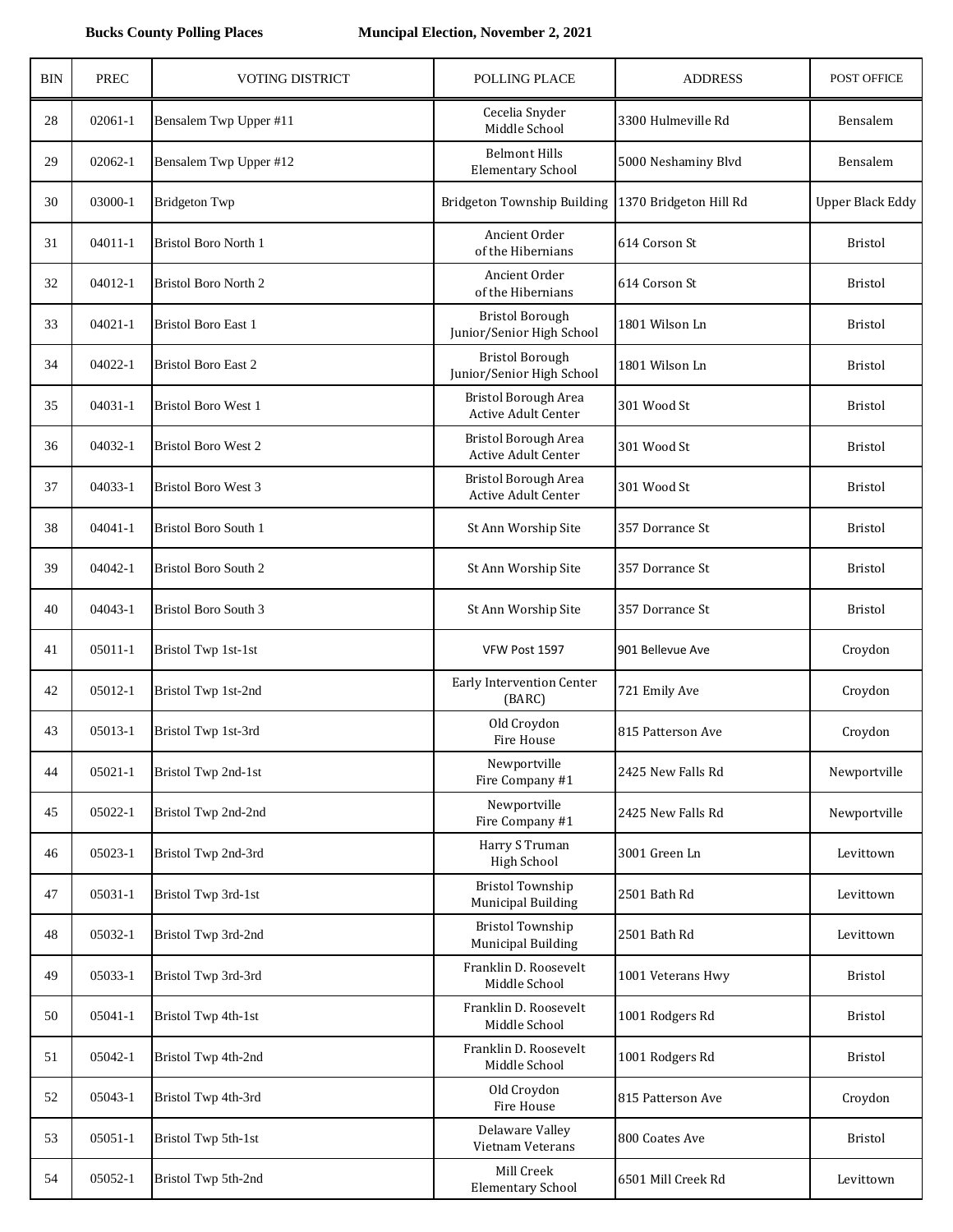| <b>BIN</b> | <b>PREC</b> | <b>VOTING DISTRICT</b>     | POLLING PLACE                                       | <b>ADDRESS</b>       | <b>POST OFFICE</b>    |
|------------|-------------|----------------------------|-----------------------------------------------------|----------------------|-----------------------|
| 55         | 05061-1     | Bristol Twp 6th-1st        | <b>Bucks County</b><br>Free Library                 | 7311 New Falls Rd    | Levittown             |
| 56         | 05062-1     | Bristol Twp 6th-2nd        | Mill Creek<br><b>Elementary School</b>              | 6501 Mill Creek Rd   | Levittown             |
| 57         | 05063-1     | Bristol Twp 6th-3rd        | Harry S Truman<br><b>High School</b>                | 3001 Green Ln        | Levittown             |
| 58         | 05071-1     | Bristol Twp 7th-1st        | Brookwood<br><b>Elementary School</b>               | 2200 Haines Rd       | Levittown             |
| 59         | 05072-1     | Bristol Twp 7th-2nd        | Mill Creek<br><b>Elementary School</b>              | 6501 Mill Creek Rd   | Levittown             |
| 60         | 05081-1     | <b>Bristol Twp 8th-1st</b> | <b>Bucks County Technical High</b><br><b>School</b> | 610 Wistar Rd        | <b>Fairless Hills</b> |
| 61         | 05082-1     | Bristol Twp 8th-2nd        | <b>Bucks County Government</b><br>Services Center   | 7321 New Falls Rd    | Levittown             |
| 62         | 05091-1     | Bristol Twp 9th-1st        | Neil A. Armstrong<br>Middle School                  | 475 Wistar Rd        | <b>Fairless Hills</b> |
| 63         | 05092-1     | Bristol Twp 9th-2nd        | Neil A. Armstrong<br>Middle School                  | 475 Wistar Rd        | <b>Fairless Hills</b> |
| 64         | 05093-1     | Bristol Twp 9th-3rd        | Neil A. Armstrong<br>Middle School                  | 475 Wistar Rd        | <b>Fairless Hills</b> |
| 65         | 05101-1     | Bristol Twp 10th-1st       | Harry S Truman<br>High School                       | 3001 Green Ln        | Levittown             |
| 66         | 05102-1     | Bristol Twp 10th-2nd       | Harry S Truman<br>High School                       | 3001 Green Ln        | Levittown             |
| 67         | 05103-1     | Bristol Twp 10th-3rd       | Harry S Truman<br>High School                       | 3001 Green Ln        | Levittown             |
| 68         | 05111-1     | Bristol Twp 11th-1st       | Brookwood<br><b>Elementary School</b>               | 2200 Haines Rd       | Levittown             |
| 69         | 05112-1     | Bristol Twp 11th-2nd       | Brookwood<br><b>Elementary School</b>               | 2200 Haines Rd       | Levittown             |
| 70         | 06011-1     | Buckingham Twp Lower #1    | Forest Grove<br>Presbyterian Church                 | 1856 Forest Grove Rd | Forest Grove          |
| 71         | 06012-1     | Buckingham Twp Lower #2    | <b>Buckingham Springs</b><br>Clubhouse              | 1490 Durham Rd       | New Hope              |
| 72         | $06021 - 1$ | Buckingham Twp Middle #1   | Buckingham<br><b>Township Building</b>              | 4613 Hughesian Dr    | Buckingham            |
| 73         | 06022-1     | Buckingham Twp Middle #2   | Buckingham<br><b>Township Building</b>              | 4613 Hughesian Dr    | Buckingham            |
| 74         | 06031-1     | Buckingham Twp Upper #1    | Covenant<br>Presbyterian Church                     | 4000 Route 202       | Doylestown            |
| 75         | 06032-1     | Buckingham Twp Upper #2    | Central Bucks<br>High School East                   | 2804 Holicong Rd     | Doylestown            |
| 76         | 06033-1     | Buckingham Twp Upper #3    | <b>Cold Spring</b><br><b>Elementary School</b>      | 4150 Durham Rd       | Doylestown            |
| 77         | 06034-1     | Buckingham Twp Upper #4    | <b>Cold Spring</b><br><b>Elementary School</b>      | 4150 Durham Rd       | Doylestown            |
| 78         | 07000-1     | <b>Chalfont Boro</b>       | Chalfont United<br>Methodist Church                 | 11 Meadowbrook Ln    | Chalfont              |
| 79         | 08011-1     | Doylestown Boro 1st-1st    | <b>Bucks County</b><br><b>Bar Association</b>       | 135 E State St       | Doylestown            |
| 80         | 08012-1     | Doylestown Boro 1st-2nd    | Salem United<br>Church of Christ                    | 186 E Court St       | Doylestown            |
| 81         | 08021-1     | Doylestown Boro 2nd-1st    | Doylestown<br>Fire Company #1                       | 68 Shewell Ave       | Doylestown            |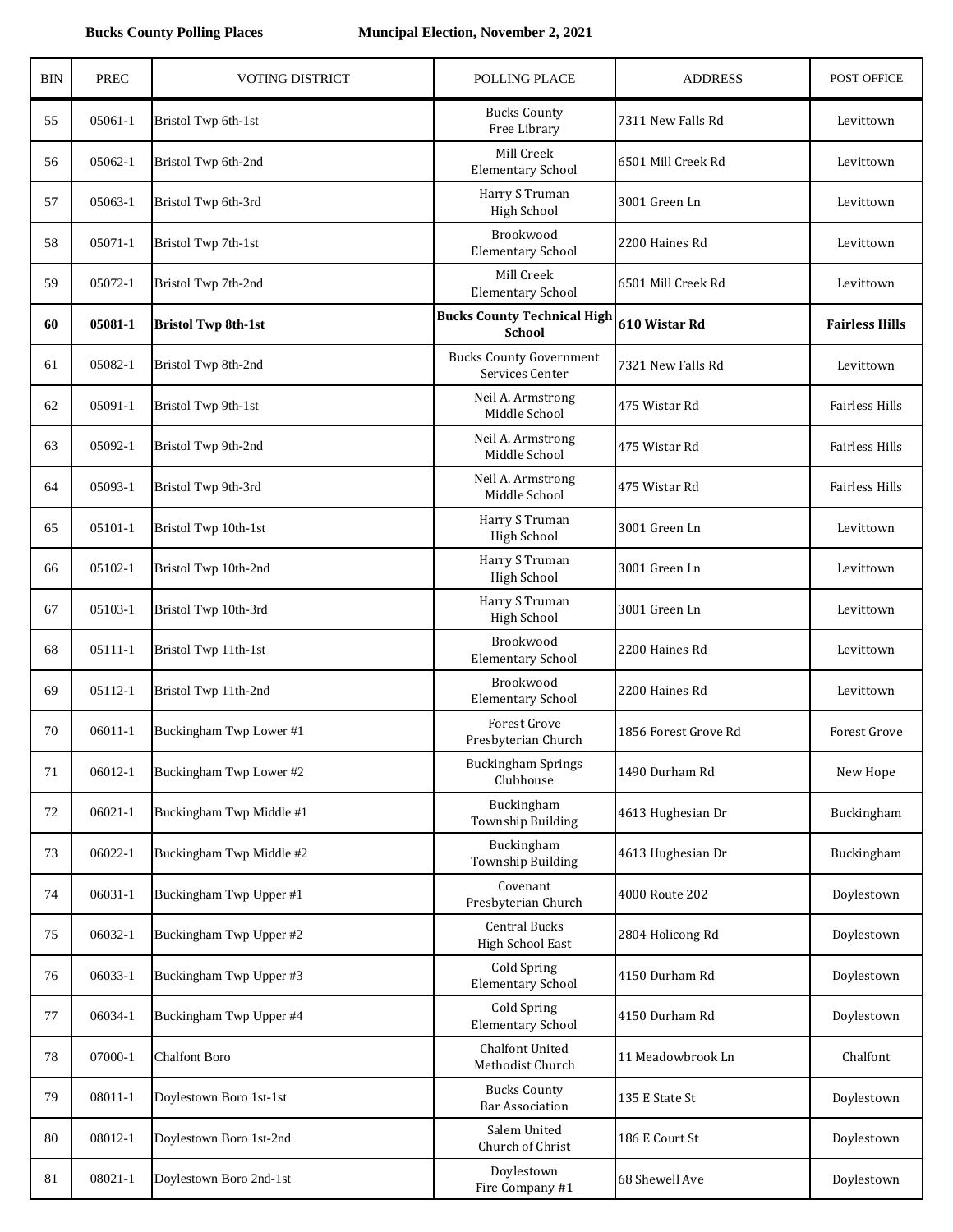| <b>BIN</b> | <b>PREC</b> | VOTING DISTRICT         | POLLING PLACE                                          | <b>ADDRESS</b>         | POST OFFICE           |
|------------|-------------|-------------------------|--------------------------------------------------------|------------------------|-----------------------|
| 82         | 08022-1     | Doylestown Boro 2nd-2nd | St. Paul's Lutheran Church                             | 301 N Main St          | Doylestown            |
| 83         | 08031-1     | Doylestown Boro 3rd-1st | <b>Doyle Elementary School</b>                         | 260 N West St          | Doylestown            |
| 84         | 08032-1     | Doylestown Boro 3rd-2nd | <b>Boy Scout Council</b>                               | 1 Scout Way            | Doylestown            |
| 85         | 09010-1     | Doylestown Twp #1       | Doylestown Township<br><b>Building</b>                 | 425 Wells Rd           | Doylestown            |
| 86         | 09020-1     | Doylestown Twp #2       | Pine Run Community Building 777 Ferry Rd               |                        | Doylestown            |
| 87         | 09030-1     | Doylestown Twp #3       | Pebble Hill<br>Reformed Church                         | 320 Edison-Furlong Rd  | Doylestown            |
| 88         | 09040-1     | Doylestown Twp #4       | Pebble Hill<br>Reformed Church                         | 320 Edison-Furlong Rd  | Doylestown            |
| 89         | 09050-1     | Doylestown Twp #5       | <b>Central Bucks</b><br><b>Community Senior Center</b> | 700 Shady Retreat Rd   | Doylestown            |
| 90         | 09060-1     | Doylestown Twp #6       | Central Bucks<br><b>Community Senior Center</b>        | 700 Shady Retreat Rd   | Doylestown            |
| 91         | 09070-1     | Doylestown Twp #7       | <b>Grundy Hall</b>                                     | 1290 Almshouse Rd      | Doylestown            |
| 92         | 09080-1     | Doylestown Twp #8       | Doylestown Township<br><b>Building</b>                 | 425 Wells Rd           | Doylestown            |
| 93         | 10000-1     | Dublin Boro             | Dublin<br>Fire House                                   | 194 N Main St          | Dublin                |
| 94         | 11000-1     | Durham Twp              | Durham<br><b>Township Building</b>                     | 215 Old Furnace Rd     | Durham                |
| 95         | 12010-1     | East Rockhill Twp #1    | <b>BCCC Upper Campus</b>                               | 1 Hillendale Rd        | Perkasie              |
| 96         | 12020-1     | East Rockhill Twp #2    | <b>BCCC Upper Campus</b>                               | 1 Hillendale Rd        | Perkasie              |
| 97         | 13011-1     | Falls Twp 1st-1st       | Fallsington<br><b>Elementary School</b>                | 134 Yardley Ave        | Fallsington           |
| 98         | 13012-1     | Falls Twp 1st-2nd       | Pennsbury West<br><b>High School</b>                   | 608 S Olds Blvd        | <b>Fairless Hills</b> |
| 99         | 13013-1     | Falls Twp 1st-3rd       | Eleanor Roosevelt<br><b>Elementary School</b>          | 185 Walton Dr          | Morrisville           |
| 100        | 13014-1     | Falls Twp 1st-4th       | Village Park Elementary School 75 Unity Dr             |                        | Fairless Hills        |
| 101        | 13015-1     | Falls Twp 1st-5th       | Eleanor Roosevelt<br><b>Elementary School</b>          | 185 Walton Dr          | Morrisville           |
| 102        | 13016-1     | Falls Twp 1st-6th       | Eleanor Roosevelt<br><b>Elementary School</b>          | 185 Walton Dr          | Morrisville           |
| 103        | 13017-1     | Falls Twp 1st-7th       | Fallsington<br><b>Elementary School</b>                | 134 Yardley Ave        | Fallsington           |
| 104        | 13021-1     | Falls Twp 2nd-1st       | Oxford Valley<br><b>Elementary School</b>              | 430 Trenton Rd         | Fairless Hills        |
| 105        | 13022-1     | Falls Twp 2nd-2nd       | Pennsbury West<br>High School                          | 608 S Olds Blvd        | Fairless Hills        |
| 106        | 13031-1     | Falls Twp 3rd-1st       | Oxford Valley<br><b>Elementary School</b>              | 430 Trenton Rd         | Fairless Hills        |
| 107        | 13032-1     | Falls Twp 3rd-2nd       | Oxford Valley Public Golf<br>Course                    | 141 N Oxford Valley Rd | Fairless Hills        |
| 108        | 13041-1     | Falls Twp 4th-1st       | St. Paul's<br>Episcopal Church                         | 89 Pinewood Dr         | Levittown             |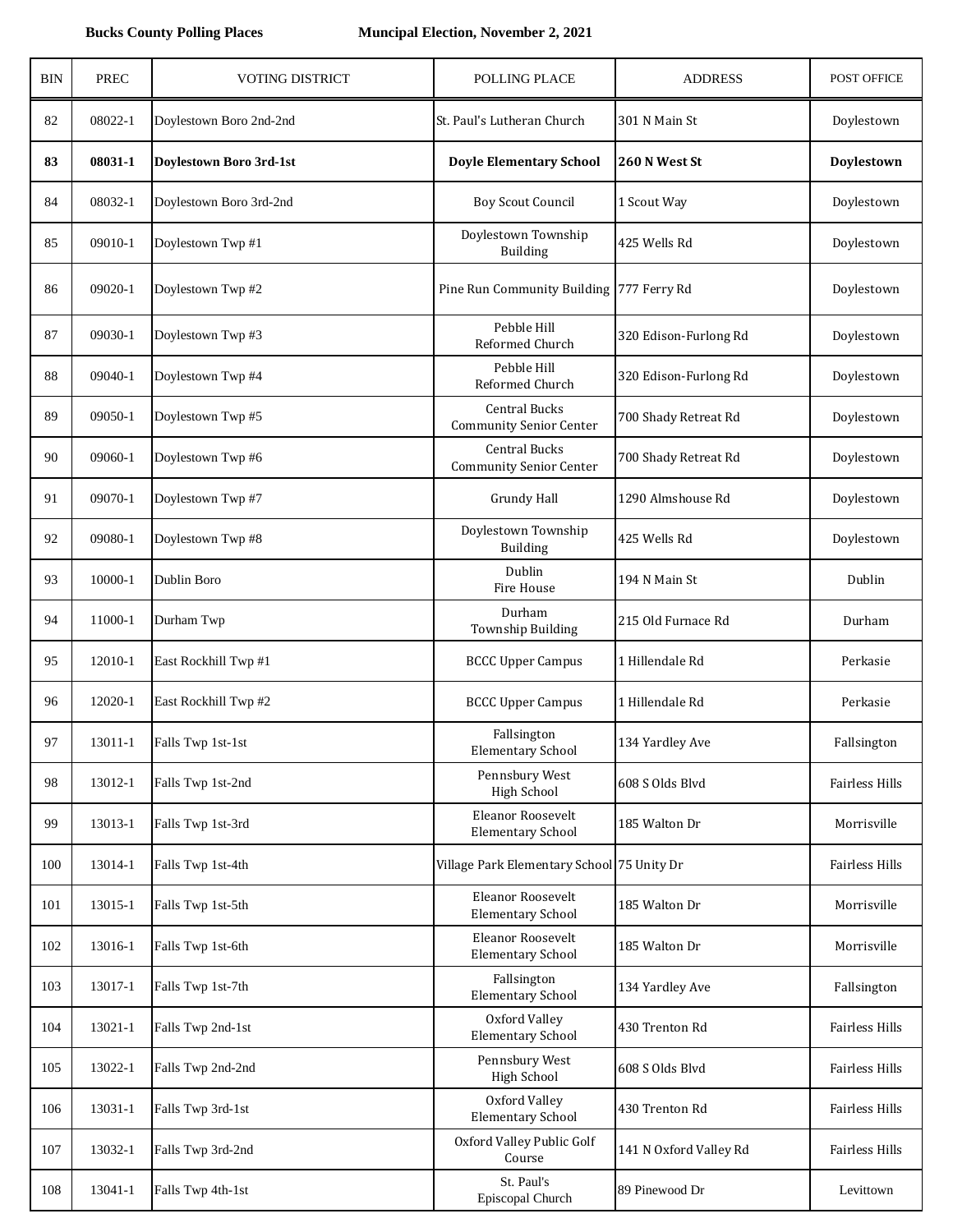| <b>BIN</b> | <b>PREC</b> | <b>VOTING DISTRICT</b>        | POLLING PLACE                            | <b>ADDRESS</b>        | <b>POST OFFICE</b>   |
|------------|-------------|-------------------------------|------------------------------------------|-----------------------|----------------------|
| 109        | 13042-1     | Falls Twp 4th-2nd             | Penn Valley<br><b>Elementary School</b>  | 180 North Turn Ln     | Levittown            |
| 110        | 13043-1     | Falls Twp 4th-3rd             | Manor<br><b>Elementary School</b>        | 401 Penn Valley Rd    | Levittown            |
| 111        | 13044-1     | Falls Twp 4th-4th             | Penn Valley<br><b>Elementary School</b>  | 180 North Turn Ln     | Levittown            |
| 112        | 13045-1     | Falls Twp 4th-5th             | Penn Valley<br><b>Elementary School</b>  | 180 North Turn Ln     | Levittown            |
| 113        | 13046-1     | Falls Twp 4th-6th             | Manor<br><b>Elementary School</b>        | 401 Penn Valley Rd    | Levittown            |
| 114        | 13047-1     | Falls Twp 4th-7th             | Manor<br><b>Elementary School</b>        | 401 Penn Valley Rd    | Levittown            |
| 115        | 14000-1     | Haycock Twp                   | Haycock Township Communtiy<br>Center     | 1014 Old Bethlehem Rd | Quakertown           |
| 116        | 15011-1     | Hilltown Twp Blooming Glen #1 | <b>Blooming Glen Mennonite</b><br>Church | 713 Blooming Glen Rd  | <b>Blooming Glen</b> |
| 117        | 15012-1     | Hilltown Twp Blooming Glen #2 | Hilltown Township<br>Municipal Building  | 13 W Creamery Rd      | Hilltown             |
| 118        | 15013-1     | Hilltown Twp Blooming Glen #3 | Hilltown Township<br>Municipal Building  | 13 W Creamery Rd      | Hilltown             |
| 119        | 15021-1     | Hilltown Twp Fairhill #1      | Calvary Church<br>of Souderton           | 820 Rte 113           | Souderton            |
| 120        | 15022-1     | Hilltown Twp Fairhill #2      | St. Peter's<br>Lutheran Church           | 1530 Augsburg Dr      | Hilltown             |
| 121        | 15030-1     | Hilltown Twp Hilltown         | Hilltown Baptist Church                  | 26 Upper Church Rd    | Chalfont             |
| 122        | 16000-1     | Hulmeville Boro               | William Penn<br>Fire Company             | 10 Main St            | Hulmeville           |
| 123        | 17000-1     | <b>Ivyland Boro</b>           | Ivyland<br>Presbyterian Church           | 51 Gough Ave          | Ivyland              |
| 124        | 18000-1     | Langhorne Boro                | Pennwood Library                         | 301S Pine St          | Langhorne            |
| 125        | 19000-1     | Langhorne Manor Boro          | Langhorne Manor<br>Municipal Building    | 618 Hulmeville Ave    | Langhorne            |
| 126        | $20011 - 1$ | Lower Makefield Twp North #1  | Afton<br><b>Elementary School</b>        | 1673 Quarry Rd        | Yardley              |
| 127        | 20012-1     | Lower Makefield Twp North #2  | Afton<br><b>Elementary School</b>        | 1673 Quarry Rd        | Yardley              |
| 128        | 20013-1     | Lower Makefield Twp North #3  | Afton<br><b>Elementary School</b>        | 1673 Quarry Rd        | Yardley              |
| 129        | 20014-1     | Lower Makefield Twp North #4  | Lower Makefield<br>Township Building     | 1100 Edgewood Rd      | Yardley              |
| 130        | 20015-1     | Lower Makefield Twp North #5  | Woodside Church                          | 1667 Edgewood Rd      | Yardley              |
| 131        | 20016-1     | Lower Makefield Twp North #6  | Woodside Church                          | 1667 Edgewood Rd      | Yardley              |
| 132        | $20021 - 1$ | Lower Makefield Twp South #1  | Makefield<br><b>Elementary School</b>    | 1939 Makefield Rd     | Yardley              |
| 133        | 20022-1     | Lower Makefield Twp South #2  | Pennwood<br>Middle School                | 1523 Makefield Rd     | Yardley              |
| 134        | 20023-1     | Lower Makefield Twp South #3  | Makefield<br><b>Elementary School</b>    | 1939 Makefield Rd     | Yardley              |
| 135        | 20024-1     | Lower Makefield Twp South #4  | Charles H. Boehm<br>Middle School        | 866 Big Oak Rd        | Yardley              |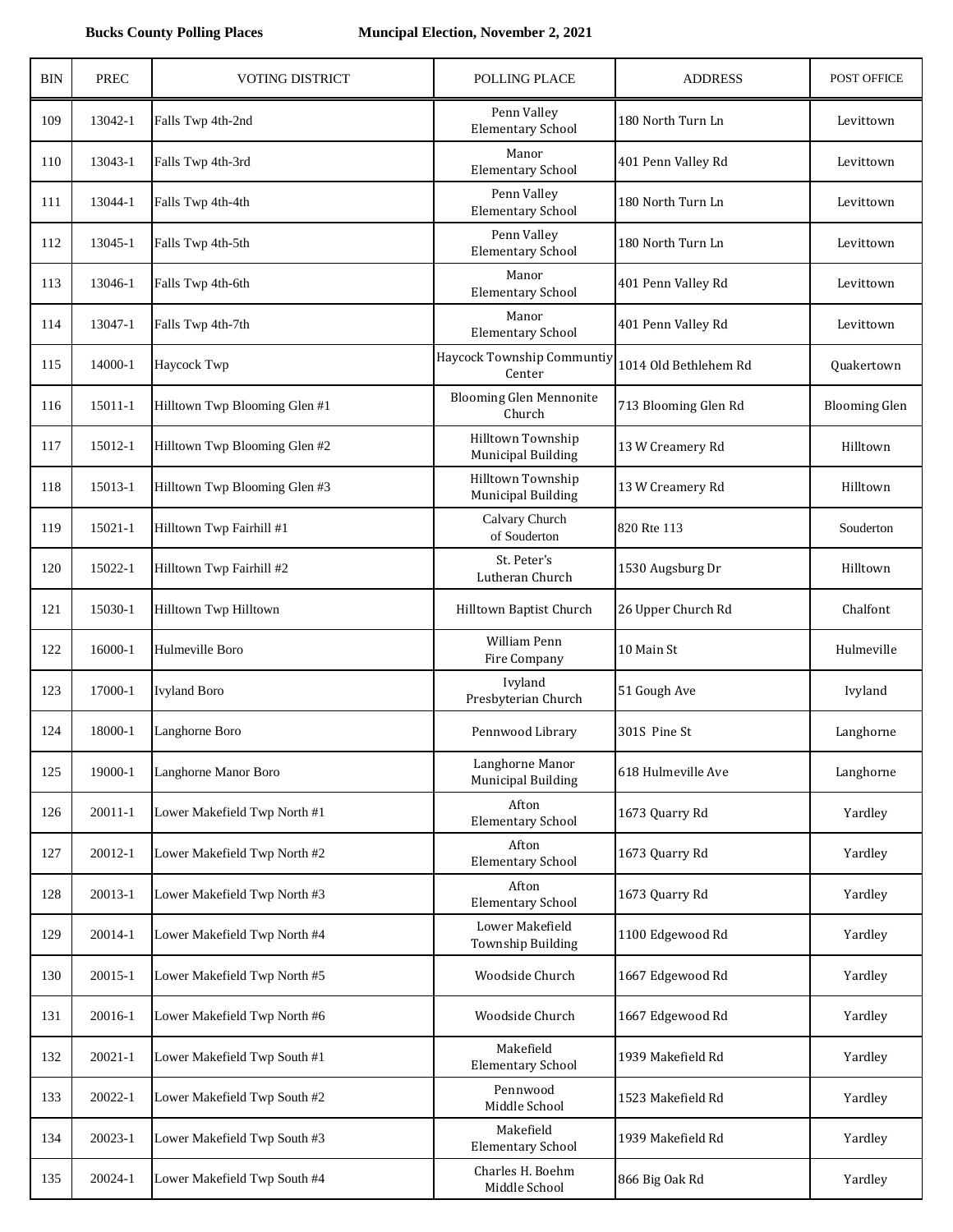| <b>BIN</b> | <b>PREC</b> | <b>VOTING DISTRICT</b>        | POLLING PLACE                                      | <b>ADDRESS</b>       | POST OFFICE  |
|------------|-------------|-------------------------------|----------------------------------------------------|----------------------|--------------|
| 136        | 20025-1     | Lower Makefield Twp South #5  | Edgewood<br><b>Elementary School</b>               | 899 Oxford Valley Rd | Yardley      |
| 137        | 20026-1     | Lower Makefield Twp South #6  | Edgewood<br><b>Elementary School</b>               | 899 Oxford Valley Rd | Yardley      |
| 138        | 20027-1     | Lower Makefield Twp South #7  | Pennwood<br>Middle School                          | 1523 Makefield Rd    | Yardley      |
| 139        | 20028-1     | Lower Makefield Twp South #8  | Edgewood<br><b>Elementary School</b>               | 899 Oxford Valley Rd | Yardley      |
| 140        | 20029-1     | Lower Makefield Twp South #9  | Charles H. Boehm<br>Middle School                  | 866 Big Oak Rd       | Yardley      |
| 141        | 21011-1     | Lower Southampton Twp East #1 | Lower Southampton<br><b>Elementary School</b>      | 7 School Ln          | Feasterville |
| 142        | 21012-1     | Lower Southampton Twp East #2 | Lower Southampton<br>Township - Former MDJ         | 1500 Desire Ave      | Feasterville |
| 143        | 21013-1     | Lower Southampton Twp East #3 | Tawanka<br><b>Elementary School</b>                | 2055 Brownsville Rd  | Langhorne    |
| 144        | 21014-1     | Lower Southampton Twp East #4 | Senior Citizens<br><b>Activity Building</b>        | 1842 Brownsville Rd  | Trevose      |
| 145        | 21015-1     | Lower Southampton Twp East #5 | Scottsville United<br>Methodist Church             | 2400 Brownsville Rd  | Langhorne    |
| 146        | 21021-1     | Lower Southampton Twp West #1 | <b>Somerton Springs</b><br>Ballroom                | 50 Bustleton Pike    | Feasterville |
| 147        | 21022-1     | Lower Southampton Twp West #2 | Russell Elliot<br><b>Recreation Field Building</b> | 150 Buck Rd          | Feasterville |
| 148        | 21023-1     | Lower Southampton Twp West #3 | Poquessing Middle School                           | 300 Heights Ln       | Feasterville |
| 149        | 21024-1     | Lower Southampton Twp West #4 | Joseph Ferderbar<br><b>Elementary School</b>       | 300 Heights Ln       | Feasterville |
| 150        | 21025-1     | Lower Southampton Twp West #5 | Joseph Ferderbar<br><b>Elementary School</b>       | 300 Heights Ln       | Feasterville |
| 151        | 21026-1     | Lower Southampton Twp West #6 | Feasterville<br>Fire House                         | 20 Irving Pl         | Feasterville |
| 152        | 21027-1     | Lower Southampton Twp West #7 | <b>Somerton Springs</b><br>Ballroom                | 50 Bustleton Pike    | Feasterville |
| 153        | 22010-1     | Middletown Twp Lower #1       | Parkland<br>Fire Company                           | 831 Avenue D         | Parkland     |
| 154        | 22020-1     | Middletown Twp Lower #2       | Herbert Hoover<br><b>Elementary School</b>         | 501 Trenton Rd       | Langhorne    |
| 155        | 22030-1     | Middletown Twp Lower #3       | Walter S. Miller<br><b>Elementary School</b>       | 10 S Cobalt Ridge Dr | Levittown    |
| 156        | 22040-1     | Middletown Twp Lower #4       | Walter S. Miller<br><b>Elementary School</b>       | 10 S Cobalt Ridge Dr | Levittown    |
| 157        | 22050-1     | Middletown Twp Lower #5       | Samuel Everitt<br><b>Elementary School</b>         | 145 S Forsythia Dr   | Levittown    |
| 158        | 22060-1     | Middletown Twp Lower #6       | <b>Burns Funeral Home</b>                          | 1514 Woodbourne Rd   | Levittown    |
| 159        | 22070-1     | Middletown Twp Lower #7       | Pearl S. Buck<br><b>Elementary School</b>          | 143 Top Rd           | Levittown    |
| 160        | 22080-1     | Middletown Twp Lower #8       | Middletown Senior<br><b>Citizens Association</b>   | 2142 Trenton Rd      | Levittown    |
| 161        | 22090-1     | Middletown Twp Lower #9       | <b>Burns Funeral Home</b>                          | 1514 Woodbourne Rd   | Levittown    |
| 162        | 22100-1     | Middletown Twp Lower #10      | Samuel Everitt<br><b>Elementary School</b>         | 145 S Forsythia Dr   | Levittown    |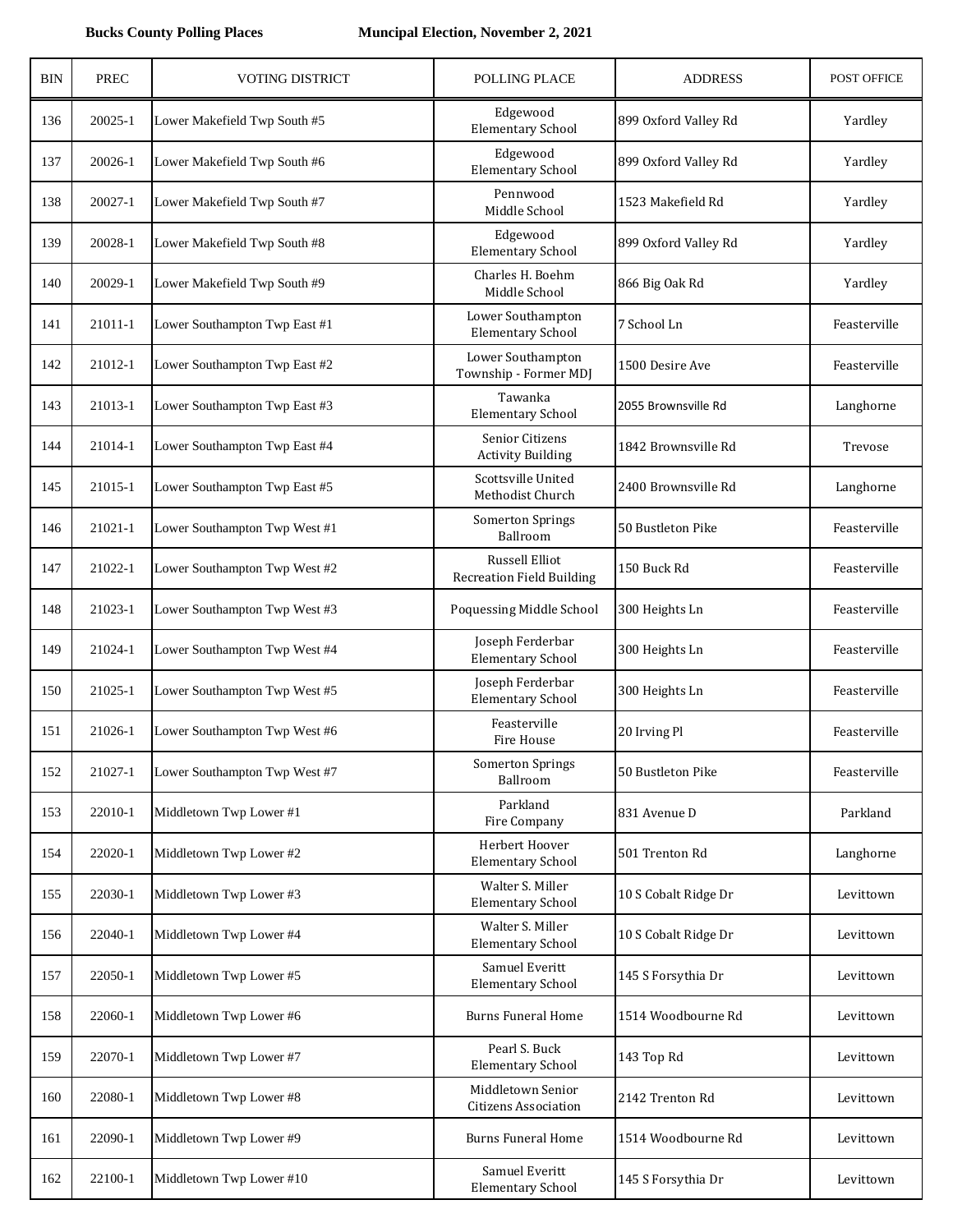| <b>BIN</b> | <b>PREC</b> | <b>VOTING DISTRICT</b>      | POLLING PLACE                                | <b>ADDRESS</b>            | POST OFFICE  |
|------------|-------------|-----------------------------|----------------------------------------------|---------------------------|--------------|
| 163        | 22110-1     | Middletown Twp Lower #11    | Sandburg<br>Middle School                    | 30 Harmony Rd             | Levittown    |
| 164        | 22120-1     | Middletown Twp Lower #12    | Samuel Everitt<br><b>Elementary School</b>   | 145 S Forsythia Dr        | Levittown    |
| 165        | 22130-1     | Middletown Twp Lower #13    | Herbert Hoover<br><b>Elementary School</b>   | 501 Trenton Rd            | Langhorne    |
| 166        | 22210-1     | Middletown Twp Upper #1     | Middletown Twp Bldg                          | 3 Municipal Way           | Langhorne    |
| 167        | 22220-1     | Middletown Twp Upper #2     | Neshaminy<br><b>High School</b>              | 2001 Old Lincoln Hwy      | Langhorne    |
| 168        | 22230-1     | Middletown Twp Upper #3     | Middletown Fire<br><b>Company Substation</b> | 1741 Langhorne/Yardley Rd | Langhorne    |
| 169        | 22240-1     | Middletown Twp Upper #4     | Neshaminy<br><b>High School</b>              | 2001 Old Lincoln Hwy      | Langhorne    |
| 170        | 22250-1     | Middletown Twp Upper #5     | Langhorne Methodist Church                   | 301 E Maple Ave           | Langhorne    |
| 171        | 22260-1     | Middletown Twp Upper #6     | Maple Point<br>Middle School                 | 2250 Langhorne/Yardley Rd | Langhorne    |
| 172        | 22270-1     | Middletown Twp Upper #7     | Maple Point<br>Middle School                 | 2250 Langhorne/Yardley Rd | Langhorne    |
| 173        | 22280-1     | Middletown Twp Upper #8     | Maple Point<br>Middle School                 | 2250 Langhorne/Yardley Rd | Langhorne    |
| 174        | 22290-1     | Middletown Twp Upper #9     | Middletown<br>Township Building              | 3 Municipal Way           | Langhorne    |
| 175        | 23010-1     | Milford Twp Roeder          | Mumbauersville<br>Rod & Gun Club             | 1911 Klines Mill Rd       | Pennsburg    |
| 176        | 23020-1     | Milford Twp Roseville       | East Swamp Church - Youth<br>Center          | 2405 E. Swamp Rd          | Quakertown   |
| 177        | 23030-1     | Milford Twp Shelly          | Milford<br>Township Building                 | 2100 Krammes Rd           | Spinnerstown |
| 178        | 23040-1     | Milford Twp Trumbauersville | East Swamp Church - Youth<br>Center          | 2405 E. Swamp Rd          | Quakertown   |
| 179        | 24010-1     | Morrisville Boro 1st        | Morrisville<br>Senior Citizens Center        | 31 E Cleveland Ave        | Morrisville  |
| 180        | 24020-1     | Morrisville Boro 2nd        | Morrisville<br>Library Building              | 300 N Pennsylvania Ave    | Morrisville  |
| 181        | 24030-1     | Morrisville Boro 3rd        | Morrisville High School                      | 550 W Palmer St           | Morrisville  |
| 182        | 24040-1     | Morrisville Boro 4th        | Grandview<br><b>Elementary School</b>        | 80 Grandview Ave          | Morrisville  |
| 183        | 25000-1     | New Britain Boro            | Lenape Valley<br>Presbyterian Church         | 321 W Butler Ave          | New Britain  |
| 184        | 26010-1     | New Britain Twp East        | New Britain<br>Township Building             | 207 Park Ave              | New Britain  |
| 185        | 26021-1     | New Britain Twp West #1     | <b>Grace Community Bible</b><br>Church       | 300 Highpoint Dr          | Chalfont     |
| 186        | 26022-1     | New Britain Twp West #2     | Byers' Choice Ltd.                           | 4355 County Line Rd       | Chalfont     |
| 187        | 26031-1     | New Britain Twp South #1    | Simon Butler<br><b>Elementary School</b>     | 200 Brittany Dr           | Chalfont     |
| 188        | 26032-1     | New Britain Twp South #2    | Simon Butler<br><b>Elementary School</b>     | 200 Brittany Dr           | Chalfont     |
| 189        | 27000-1     | New Hope Boro               | New Hope Borough<br><b>Community Room</b>    | 125 New St                | New Hope     |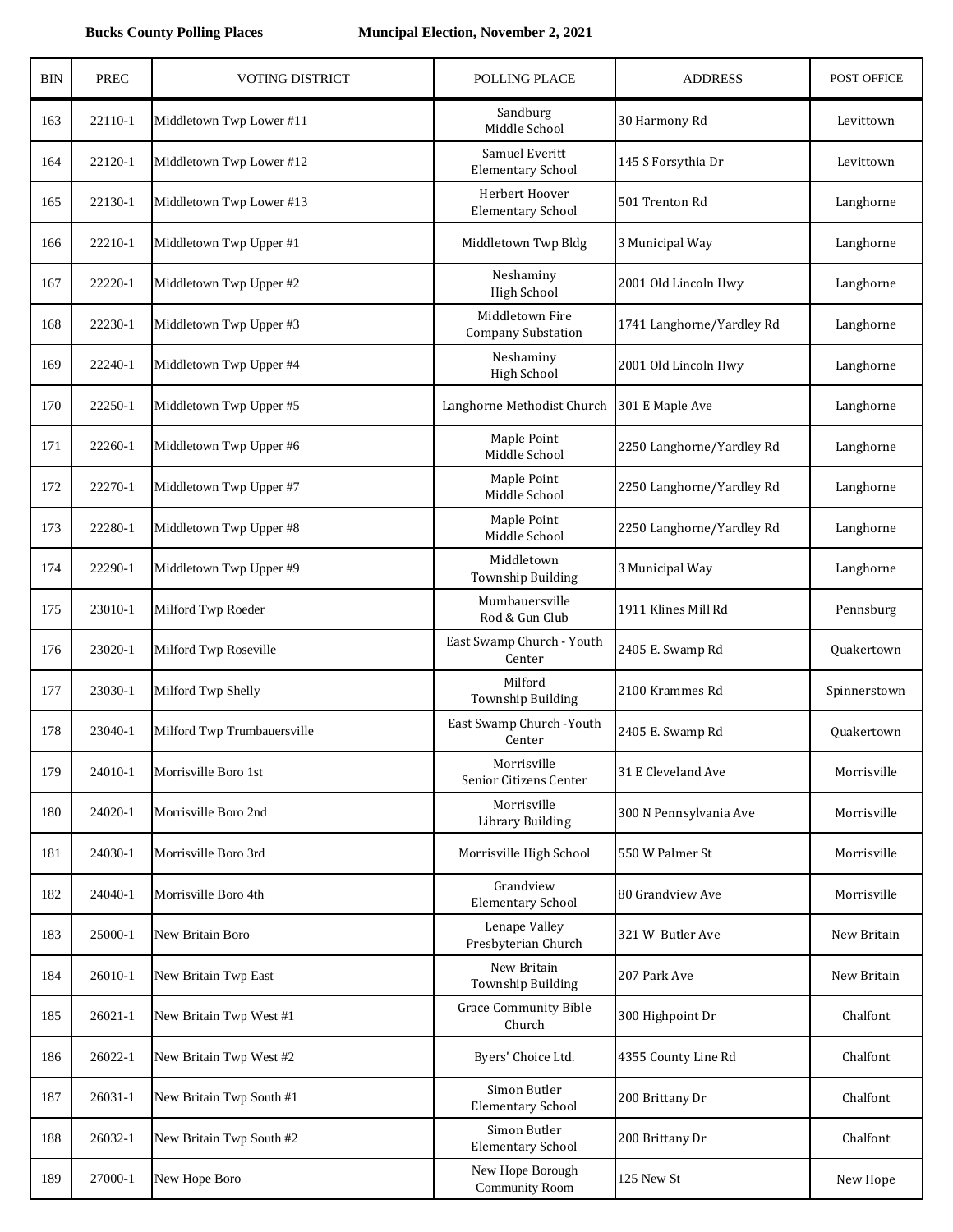| <b>BIN</b> | <b>PREC</b> | <b>VOTING DISTRICT</b>    | POLLING PLACE                                    | <b>ADDRESS</b>          | POST OFFICE   |
|------------|-------------|---------------------------|--------------------------------------------------|-------------------------|---------------|
| 190        | 28010-1     | Newtown Boro 1st          | Newtown<br><b>Fire Station</b>                   | 14 Liberty St           | Newtown       |
| 191        | 28020-1     | Newtown Boro 2nd          | Newtown Joint<br>Municipal Authority             | 15 S Congress St        | Newtown       |
| 192        | 29010-1     | Newtown Twp #1            | Newtown<br>Middle School                         | 116 Richboro Rd         | Newtown       |
| 193        | 29020-1     | Newtown Twp #2            | American Legion<br>Post #440                     | 41 Linden Ave           | Newtown       |
| 194        | 29030-1     | Newtown Twp #3            | Goodnoe<br><b>Elementary School</b>              | 298 Frost Ln            | Newtown       |
| 195        | 29040-1     | Newtown Twp #4            | Newtown<br>Middle School                         | 116 Richboro Rd         | Newtown       |
| 196        | 29050-1     | Newtown Twp #5            | New Life<br>Christian Church                     | 4 Freedom Dr            | Newtown       |
| 197        | 29060-1     | Newtown Twp #6            | Goodnoe<br><b>Elementary School</b>              | 298 Frost Ln            | Newtown       |
| 198        | 29070-1     | Newtown Twp #7            | Newtown Grant Home<br>Owners Assoc Rec Center    | 360 Eagle Rd            | Newtown       |
| 199        | 29080-1     | Newtown Twp #8            | Newtown Township Building                        | 100 Municipal Dr        | Newtown       |
| 200        | 30010-1     | Nockamixon Twp Nockamixon | Palisades High School                            | 35 Church Hill Rd       | Kintnersville |
| 201        | 30020-1     | Nockamixon Twp Revere     | Palisades High School                            | 35 Church Hill Rd       | Kintnersville |
| 202        | 31010-1     | Northampton Twp #1        | Advent<br>Lutheran Church                        | 45 Worthington Mill Rd  | Richboro      |
| 203        | 31020-1     | Northampton Twp #2        | Churchville<br><b>Elementary School</b>          | 100 New Rd              | Churchville   |
| 204        | 31030-1     | Northampton Twp#3         | Holland<br><b>Middle School</b>                  | <b>400 E Holland Rd</b> | Holland       |
| 205        | 31040-1     | Northampton Twp #4        | Maureen M. Welch Elementary<br>School            | 750 New Rd              | Churchville   |
| 206        | 31050-1     | Northampton Twp #5        | Holland<br><b>Elementary School</b>              | 597 Beverly Rd          | Holland       |
| 207        | 31060-1     | Northampton Twp #6        | Richboro<br>Middle School                        | 98 Upper Holland Rd     | Richboro      |
| 208        | 31070-1     | Northampton Twp #7        | Northampton Township<br>Senior Center            | 165 Township Rd         | Richboro      |
| 209        | 31080-1     | Northampton Twp #8        | Maureen M. Welch Elementary<br>School            | 750 New Rd              | Churchville   |
| 210        | 31090-1     | Northampton Twp #9        | Holland<br>Middle School                         | 400 E Holland Rd        | Holland       |
| 211        | 31100-1     | Northampton Twp #10       | <b>Rolling Hills Elementary</b><br><b>School</b> | 340 Middle Holland Rd   | Holland       |
| 212        | 31110-1     | Northampton Twp #11       | <b>Tapestry Clubhouse</b>                        | 100 Independence Dr     | Holland       |
| 213        | 31120-1     | Northampton Twp #12       | Ohev Shalom<br>of Bucks County                   | 944 Second Street Pike  | Richboro      |
| 214        | 31130-1     | Northampton Twp #13       | Northampton Township<br>Fire Company             | 283 Hatboro Rd          | Churchville   |
| 215        | 31140-1     | Northampton Twp #14       | <b>Village Shires</b><br><b>Community Center</b> | 3001 Village Dr         | Holland       |
| 216        | 31150-1     | Northampton Twp #15       | Northampton<br><b>Township Building</b>          | 55 Township Rd          | Richboro      |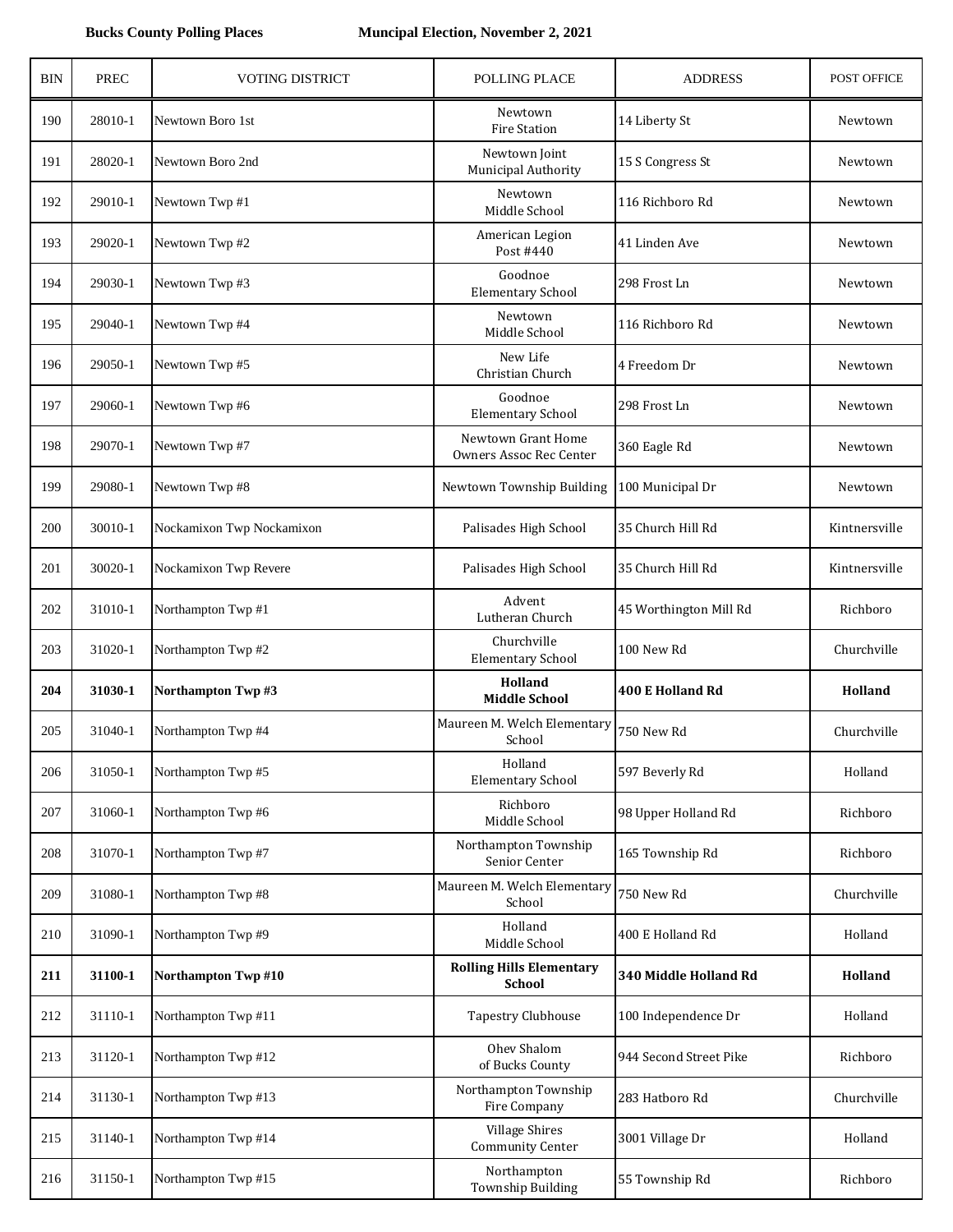| <b>BIN</b> | <b>PREC</b> | <b>VOTING DISTRICT</b>       | POLLING PLACE                                    | <b>ADDRESS</b>           | <b>POST OFFICE</b> |
|------------|-------------|------------------------------|--------------------------------------------------|--------------------------|--------------------|
| 217        | 31160-1     | Northampton Twp #16          | <b>Village Shires</b><br><b>Community Center</b> | 3001 Village Dr          | Holland            |
| 218        | 31170-1     | <b>Northampton Twp#17</b>    | <b>Rolling Hills Elementary</b><br><b>School</b> | 340 Middle Holland Rd    | Holland            |
| 219        | 31180-1     | Northampton Twp #18          | Northampton<br>Township Building                 | 55 Township Rd           | Richboro           |
| 220        | 32000-1     | Penndel Boro                 | Penndel<br>Borough Hall                          | 300 Bellevue Ave         | Penndel            |
| 221        | 33010-1     | Perkasie Boro 1st            | Perkasie<br>Fire Company                         | 100 N Fifth St           | Perkasie           |
| 222        | 33020-1     | Perkasie Boro 2nd            | Perkasie Borough Hall                            | 620 W Chestnut St        | Perkasie           |
| 223        | 33030-1     | Perkasie Boro 3rd            | St. Andrew's<br>Lutheran Church                  | 20 Dill Ave              | Perkasie           |
| 224        | 34010-1     | Plumstead Twp #1             | Point Pleasant<br>Fire Company                   | 6500 Point Pleasant Pike | Point Pleasant     |
| 225        | 34020-1     | Plumstead Twp #2             | Plumsteadville Firehouse                         | 5064 Stump Rd            | Plumsteadville     |
| 226        | 34030-1     | Plumstead Twp #3             | Tohickon<br>Middle School                        | 5051 Old Easton Rd       | Doylestown         |
| 227        | 34040-1     | Plumstead Twp #4             | <b>Hanusey Park</b><br><b>Community Center</b>   | 4757 Gordon Rd           | Doylestown         |
| 228        | 34050-1     | Plumstead Twp #5             | Tohickon<br>Middle School                        | 5051 Old Easton Rd       | Doylestown         |
| 229        | 35011-1     | Quakertown Boro 1st-1st      | West End<br>Fire Company                         | 1319 Park Ave            | Quakertown         |
| 230        | 35012-1     | Quakertown Boro 1st-2nd      | <b>Grundy House</b>                              | 1611 Park Ave            | Quakertown         |
| 231        | 35020-1     | <b>Ouakertown Boro 2nd</b>   | <b>First United</b><br>Church of Christ          | 151S Fourth St           | Quakertown         |
| 232        | 35030-1     | Quakertown Boro 3rd          | Trinity Evangelical Lutheran<br>Church           | 102 N Hellertown Ave     | Quakertown         |
| 233        | 35040-1     | Quakertown Boro 4th          | Quakertown<br><b>Elementary School</b>           | 123 S Seventh St         | Quakertown         |
| 234        | 36010-1     | Richland Twp #1              | Richland<br><b>Elementary School</b>             | 500 Fairview Ave         | Quakertown         |
| 235        | 36020-1     | Richland Twp #2              | Richland<br>Township Building                    | 1328 California Rd       | Quakertown         |
| 236        | 36030-1     | Richland Twp #3              | Grace Bible<br>Fellowship Church                 | 1811 Old Bethlehem Pike  | Quakertown         |
| 237        | 36040-1     | Richland Twp #4              | First Church<br>of the Brethren                  | 455 Trumbauersville Rd   | Quakertown         |
| 238        | 37000-1     | Richlandtown Boro            | St. John's<br><b>Activity Center</b>             | 26 First Ave             | Richlandtown       |
| 239        | 38000-1     | Riegelsville Boro            | Riegelsville<br>Borough Hall                     | 615 Easton Rd            | Riegelsville       |
| 240        | 39010-1     | <b>Sellersville Boro 1st</b> | <b>Pennridge South Middle</b><br><b>School</b>   | 610 S 5th St             | Perkasie           |
| 241        | 39020-1     | Sellersville Boro 2nd        | St. Paul's<br>United Church of Christ            | 104 Green St             | Sellersville       |
| 242        | 39030-1     | Sellersville Boro 3rd        | <b>Pennridge South Middle</b><br><b>School</b>   | 610 S 5th St             | Perkasie           |
| 243        | 40000-1     | Silverdale Boro              | Silverdale<br><b>Borough Building</b>            | 100 W Park Ave           | Silverdale         |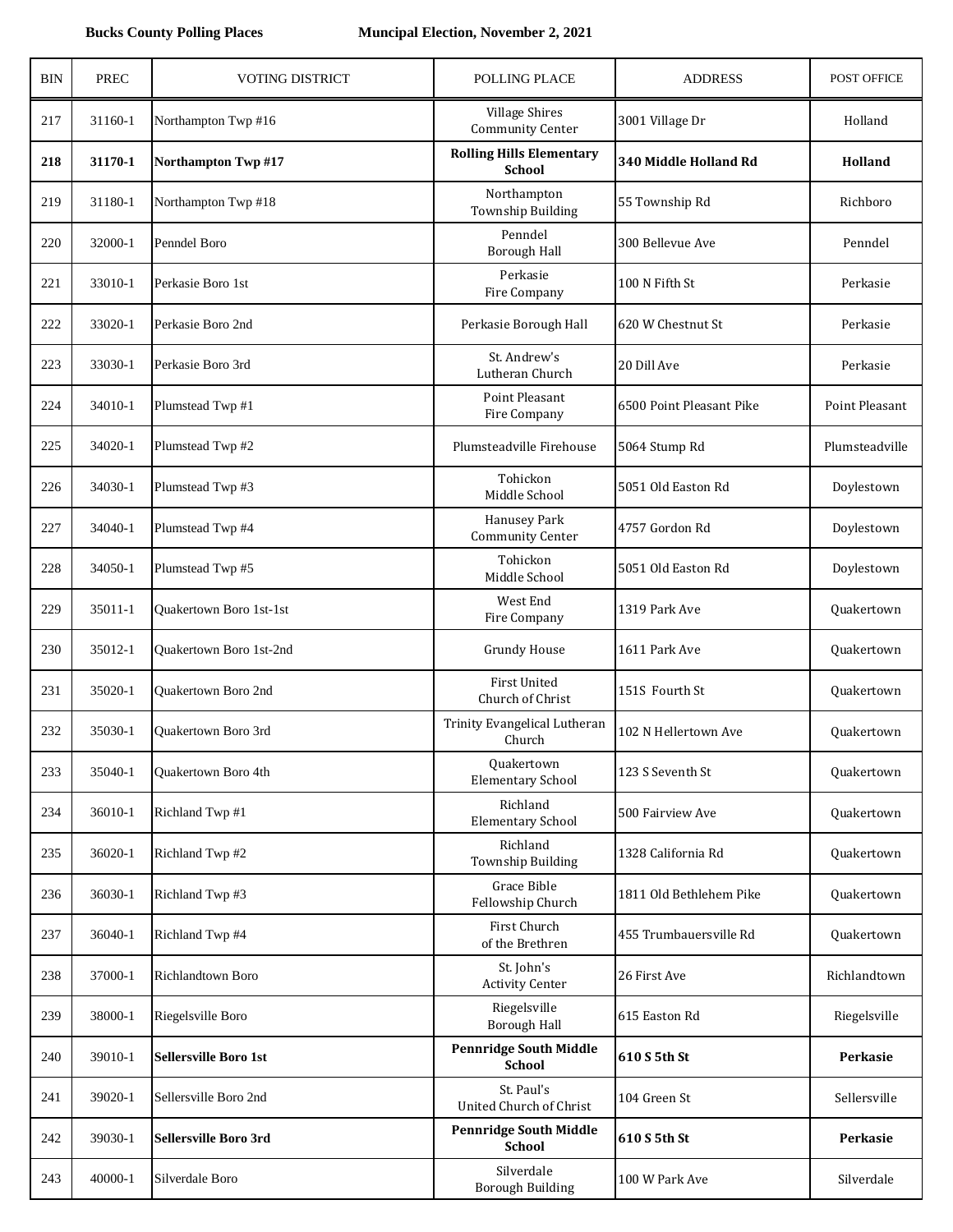| BIN | <b>PREC</b> | <b>VOTING DISTRICT</b>         | POLLING PLACE                                   | <b>ADDRESS</b>                       | POST OFFICE     |
|-----|-------------|--------------------------------|-------------------------------------------------|--------------------------------------|-----------------|
| 244 | 41011-1     | Solebury Twp Lower 1           | <b>Thompson Memorial</b><br>Presbyterian Church | 1680 Aquetong Rd                     | New Hope        |
| 245 | 41012-1     | Solebury Twp Lower 2           | <b>Thompson Memorial</b><br>Presbyterian Church | 1680 Aquetong Rd                     | New Hope        |
| 246 | 41020-1     | Solebury Twp Middle            | Solebury<br><b>Township Building</b>            | 3092 Sugan Rd                        | Solebury        |
| 247 | 41030-1     | Solebury Twp Upper             | Trinity Episcopal Church,<br>Solebury           | 6587 Upper York Rd                   | Solebury        |
| 248 | 42010-1     | Springfield Twp East           | Springtown<br>Fire Company                      | 3010 Route 212                       | Springtown      |
| 249 | 42020-1     | Springfield Twp Middle         | Springfield<br><b>Township Building</b>         | 2320 Township Rd                     | Pleasant Valley |
| 250 | 42030-1     | Springfield Twp West           | Trinity Evangelical Lutheran<br>Church          | 2170 Old Bethlehem Pike<br>(PA 212)  | Coopersburg     |
| 251 | 43000-1     | <b>Telford Boro</b>            | <b>Telford Borough</b><br>Community Room        | 125 South Hamilton St                | Telford         |
| 252 | 44010-1     | Tinicum Twp Delaware           | Delaware Valley<br>Fire Company                 | 75 Headquarters Rd                   | Erwinna         |
| 253 | 44020-1     | Tinicum Twp Tinicum            | Ottsville<br>Fire Company                       | 249 Durham Rd                        | Ottsville       |
| 254 | 44030-1     | Tinicum Twp Tohickon           | Tinicum<br>Township Building                    | 163 Municipal Rd                     | Pipersville     |
| 255 | 45000-1     | Trumbauersville Boro           | Trumbauersville<br><b>Borough Building</b>      | 1 Evergreen Dr                       | Trumbauersville |
| 256 | 46000-1     | <b>Tullytown Boro</b>          | Tullytown<br><b>Borough Hall</b>                | 500 Main St                          | Tullytown       |
| 257 | 47010-1     | Upper Makefield Twp #1         | Sol Feinstone<br><b>Elementary School</b>       | 1090 Eagle Rd                        | Newtown         |
| 258 | 47020-1     | Upper Makefield Twp #2         | Sol Feinstone<br><b>Elementary School</b>       | 1090 Eagle Rd                        | Newtown         |
| 259 | 47030-1     | Upper Makefield Twp #3         | Sol Feinstone<br><b>Elementary School</b>       | 1090 Eagle Rd                        | Newtown         |
| 260 | 47040-1     | Upper Makefield Twp #4         | Sol Feinstone<br><b>Elementary School</b>       | 1090 Eagle Rd                        | Newtown         |
| 261 | 48011-1     | Upper Southampton Twp East #1  | Southampton<br>Fire House                       | 925 Street Rd                        | Southampton     |
| 262 | 48012-1     | Upper Southampton Twp East #2  | North and Southampton<br>Reformed Church        | 1380 Bristol Rd                      | Churchville     |
| 263 | 48021-1     | Upper Southampton Twp North #1 | <b>Community Building</b>                       | 913 Willow St<br>(near Youth Center) | Southampton     |
| 264 | 48022-1     | Upper Southampton Twp North #2 | Klinger<br>Middle School                        | 1415 Second Street Pike              | Southampton     |
| 265 | 48023-1     | Upper Southampton Twp North #3 | William W.H. Davis<br>Elementary School         | 475 Maple Ave                        | Southampton     |
| 266 | 48024-1     | Upper Southampton Twp North #4 | William W.H. Davis<br><b>Elementary School</b>  | 475 Maple Ave                        | Southampton     |
| 267 | 48031-1     | Upper Southampton Twp South #1 | Southampton<br>Fire House                       | 925 Street Rd                        | Southampton     |
| 268 | 48032-1     | Upper Southampton Twp South #2 | Southampton<br>Fire House                       | 925 Street Rd                        | Southampton     |
| 269 | 48041-1     | Upper Southampton Twp West #1  | <b>Community Building</b>                       | 913 Willow St<br>(near Youth Center) | Southampton     |
| 270 | 48042-1     | Upper Southampton Twp West #2  | <b>Community Building</b>                       | 913 Willow St<br>(near Youth Center) | Southampton     |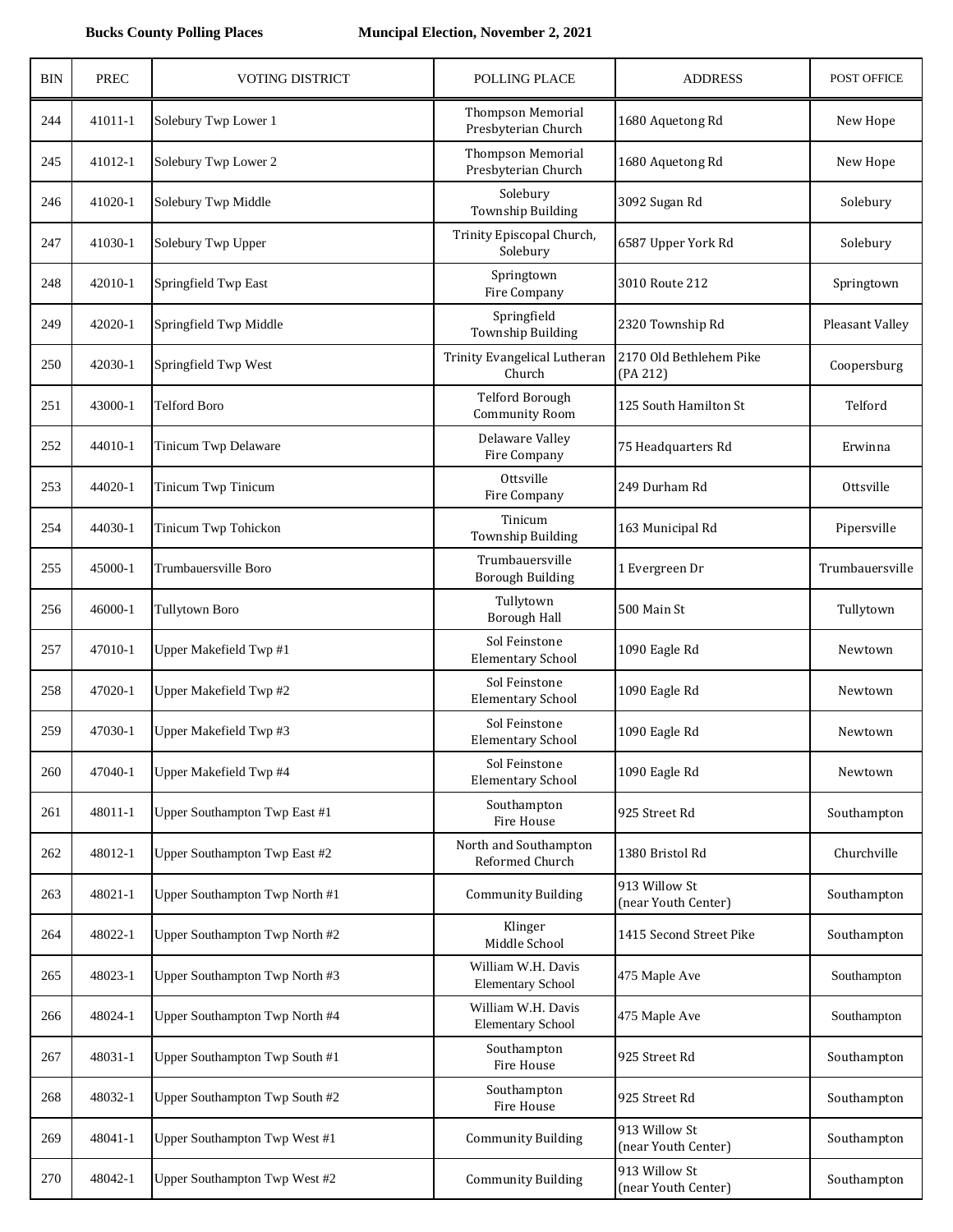| <b>BIN</b> | <b>PREC</b> | <b>VOTING DISTRICT</b> | POLLING PLACE                                   | <b>ADDRESS</b>        | POST OFFICE |
|------------|-------------|------------------------|-------------------------------------------------|-----------------------|-------------|
| 271        | 49010-1     | Warminster Twp #1      | Warminster Library                              | 1076 Emma Ln          | Warminster  |
| 272        | 49020-1     | Warminster Twp #2      | Warminster<br><b>Community Center</b>           | 73 Downey Dr          | Warminster  |
| 273        | 49030-1     | Warminster Twp #3      | First Presbyterian Church of<br>Warminster      | 500 Madison Ave       | Warminster  |
| 274        | 49040-1     | Warminster Twp #4      | Warminster<br>Township Building                 | 401 Gibson Ave        | Warminster  |
| 275        | 49050-1     | Warminster Twp #5      | Everett A. McDonald<br><b>Elementary School</b> | 666 Reeves Ln         | Warminster  |
| 276        | 49060-1     | Warminster Twp #6      | <b>Willow Dale</b><br><b>Elementary School</b>  | 720 Norristown Rd     | Warminster  |
| 277        | 49070-1     | Warminster Twp #7      | Seventh-Day<br><b>Adventist Church</b>          | 10 Greene Rd          | Warminster  |
| 278        | 49080-1     | Warminster Twp #8      | Benjamin H. Wilson<br>Senior Center             | 580 Delmont Ave       | Warminster  |
| 279        | 49090-1     | Warminster Twp #9      | Log College<br>Middle School                    | 730 Norristown Rd     | Warminster  |
| 280        | 49100-1     | Warminster Twp #10     | William Tennent<br><b>High School</b>           | 333 Centennial Rd     | Warminster  |
| 281        | 49110-1     | Warminster Twp #11     | Everett A. McDonald<br><b>Elementary School</b> | 666 Reeves Ln         | Warminster  |
| 282        | 49120-1     | Warminster Twp #12     | Benjamin H. Wilson<br>Senior Center             | 580 Delmont Ave       | Warminster  |
| 283        | 49130-1     | Warminster Twp #13     | Willow Dale Elementary<br>School                | 720 Norristown Rd     | Warminster  |
| 284        | 49140-1     | Warminster Twp #14     | McDonald Elementary School                      | 666 Reves Ln          | Warminster  |
| 285        | 49150-1     | Warminster Twp #15     | Log College<br>Middle School                    | 730 Norristown Rd     | Warminster  |
| 286        | 49160-1     | Warminster Twp #16     | <b>William Tennent</b><br>High School           | 333 Centennial Rd     | Warminster  |
| 287        | 49170-1     | Warminster Twp #17     | Warminster Library                              | 1076 Emma Ln          | Warminster  |
| 288        | 50010-1     | Warrington Twp #1      | Warrington Twp Building                         | 852 Easton Rd         | Warrington  |
| 289        | 50020-1     | Warrington Twp #2      | <b>Central Bucks</b><br>High School South       | 1100 Folly Rd         | Warrington  |
| 290        | 50030-1     | Warrington Twp #3      | Warrington<br>Fellowship Church                 | 1455 Coopers Ln       | Warrington  |
| 291        | 50040-1     | Warrington Twp #4      | <b>Titus Elementary School</b>                  | 2333 Lower Barness Rd | Warrington  |
| 292        | 50050-1     | Warrington Twp #5      | Warrington<br>Fellowship Church                 | 1455 Coopers Ln       | Warrington  |
| 293        | 50060-1     | Warrington Twp #6      | <b>Central Bucks</b><br>High School South       | 1100 Folly Rd         | Warrington  |
| 294        | 50070-1     | Warrington Twp #7      | Central Bucks<br>High School South              | 1100 Folly Rd         | Warrington  |
| 295        | 50080-1     | Warrington Twp #8      | <b>Warrington Firehouse</b>                     | 2310 Freedoms Way     | Warrington  |
| 296        | 51010-1     | Warwick Twp #1         | Warwick<br>Township Building                    | 1733 Township Greene  | Jamison     |
| 297        | 51020-1     | Warwick Twp #2         | St. Cyril of Jerusalem                          | 1410 Almshouse Rd     | Jamison     |